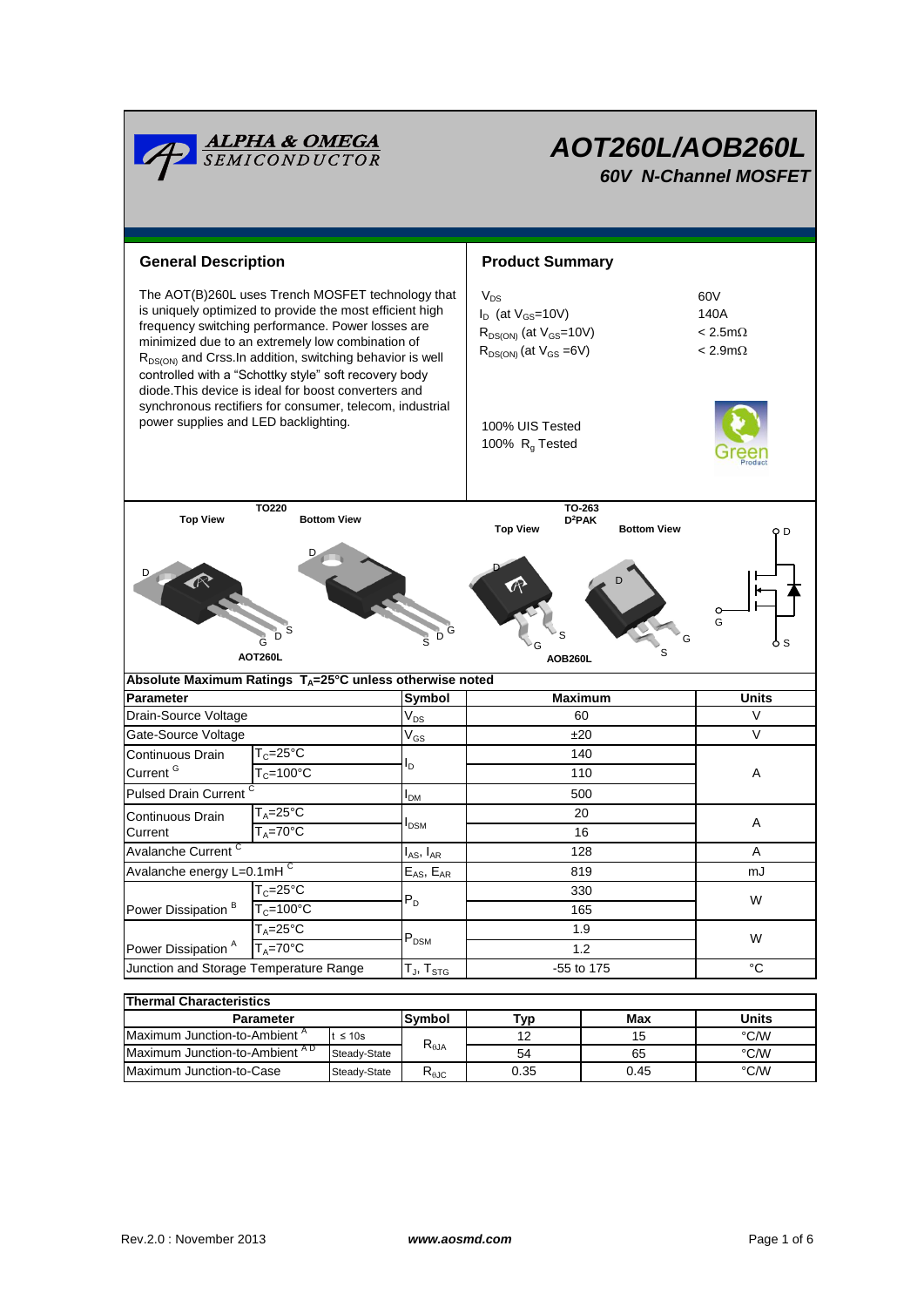#### **Electrical Characteristics (TJ=25°C unless otherwise noted)**

| Symbol                                 | Parameter                                                               | <b>Conditions</b>                                                          |      | <b>Typ</b>     | <b>Max</b> | <b>Units</b> |  |  |  |  |  |
|----------------------------------------|-------------------------------------------------------------------------|----------------------------------------------------------------------------|------|----------------|------------|--------------|--|--|--|--|--|
| <b>STATIC PARAMETERS</b>               |                                                                         |                                                                            |      |                |            |              |  |  |  |  |  |
| BV <sub>DSS</sub>                      | Drain-Source Breakdown Voltage                                          | $I_D = 250 \mu A$ , $V_{GS} = 0V$                                          | 60   |                |            | $\vee$       |  |  |  |  |  |
| $I_{DSS}$                              | Zero Gate Voltage Drain Current                                         | $V_{DS} = 60V$ , $V_{GS} = 0V$                                             |      |                | 1          | μA           |  |  |  |  |  |
|                                        |                                                                         | $T_{J} = 55^{\circ}C$                                                      |      |                | 5          |              |  |  |  |  |  |
| $I_{GS}$                               | Gate-Body leakage current                                               | $V_{DS} = 0V$ , $V_{GS} = \pm 20V$                                         |      |                | 100        | nA           |  |  |  |  |  |
| $V_{GS(th)}$                           | Gate Threshold Voltage                                                  | $V_{DS}=V_{GS} I_D=250 \mu A$                                              |      | 2.7            | 3.2        | V            |  |  |  |  |  |
| $I_{D(ON)}$                            | On state drain current                                                  | $V_{GS}$ =10V, $V_{DS}$ =5V                                                |      |                |            | A            |  |  |  |  |  |
| $R_{DS(ON)}$                           |                                                                         | $V_{GS}$ =10V, $I_D$ =20A                                                  |      | $\overline{2}$ | 2.5        | $m\Omega$    |  |  |  |  |  |
|                                        |                                                                         | $T_{\rm J}$ =125°C<br>TO220                                                |      | 3.1            | 3.9        |              |  |  |  |  |  |
|                                        |                                                                         | $V_{GS}$ =6V, $I_D$ =20A<br>TO220                                          |      | 2.2            | 2.9        | $m\Omega$    |  |  |  |  |  |
|                                        | Static Drain-Source On-Resistance                                       | $V_{GS}$ =10V, $I_D$ =20A                                                  |      |                |            |              |  |  |  |  |  |
|                                        |                                                                         | TO263                                                                      |      | 1.7            | 2.2        | $m\Omega$    |  |  |  |  |  |
|                                        |                                                                         | $V_{GS}$ =6V, $I_D$ =20A                                                   |      |                |            |              |  |  |  |  |  |
|                                        |                                                                         | TO263                                                                      |      | 1.9            | 2.5        | $m\Omega$    |  |  |  |  |  |
| $g_{FS}$                               | <b>Forward Transconductance</b>                                         | V <sub>DS</sub> =5V, I <sub>D</sub> =20A                                   |      | 68             |            | S            |  |  |  |  |  |
| $V_{SD}$                               | $IS=1A, VGS=0V$<br>Diode Forward Voltage                                |                                                                            |      | 0.65           | 1          | V            |  |  |  |  |  |
| $V_{SD}$                               | $I_S = 75A, V_{GS} = 0V$<br>Diode Forward Voltage                       |                                                                            |      | 0.85           | 1.3        | V            |  |  |  |  |  |
| $I_{\rm S}$                            | Maximum Body-Diode Continuous Current <sup>G</sup>                      |                                                                            |      |                | 140        | Α            |  |  |  |  |  |
|                                        | <b>DYNAMIC PARAMETERS</b>                                               |                                                                            |      |                |            |              |  |  |  |  |  |
| $C_{\rm iss}$                          | Input Capacitance                                                       |                                                                            | 9400 | 11800          | 14200      | pF           |  |  |  |  |  |
| $\mathbf{C}_{\text{oss}}$              | <b>Output Capacitance</b>                                               | $V_{\text{GS}} = 0V$ , $V_{\text{DS}} = 30V$ , f=1MHz                      | 1090 | 1360           | 1770       | pF           |  |  |  |  |  |
| $C_{\text{rss}}$                       | Reverse Transfer Capacitance                                            |                                                                            | 32   | 40             | 68         | pF           |  |  |  |  |  |
| $R_{q}$                                | Gate resistance                                                         | $f = 1$ MHz                                                                | 0.5  | 1              | 1.5        | Ω            |  |  |  |  |  |
|                                        | <b>SWITCHING PARAMETERS</b>                                             |                                                                            |      |                |            |              |  |  |  |  |  |
| Q <sub>a</sub> (10V)                   | <b>Total Gate Charge</b>                                                |                                                                            | 120  | 150            | 180        | nC           |  |  |  |  |  |
| $\mathsf{Q}_{\mathsf{gs}}$             | Gate Source Charge                                                      | $V_{gs}$ =10V, $V_{ps}$ =30V, $I_{p}$ =20A                                 | 28   | 40             | 52         | nC           |  |  |  |  |  |
| $\mathsf{Q}_{\underline{\mathsf{gd}}}$ | Gate Drain Charge                                                       |                                                                            | 9    | 15             | 25         | nС           |  |  |  |  |  |
| $t_{D(on)}$                            | Turn-On DelayTime                                                       |                                                                            |      | 30             |            | ns           |  |  |  |  |  |
| t,                                     | Turn-On Rise Time                                                       | $V_{\text{GS}}$ =10V, $V_{\text{DS}}$ =30V, R <sub>1</sub> =1.5 $\Omega$ , |      | 27             |            | ns           |  |  |  |  |  |
| $t_{D(off)}$                           | <b>Turn-Off DelayTime</b>                                               | $R_{\text{GEN}} = 3\Omega$                                                 |      | 74             |            | ns           |  |  |  |  |  |
| $\mathsf{t}_{\mathsf{f}}$              | <b>Turn-Off Fall Time</b>                                               |                                                                            |      | 12             |            | ns           |  |  |  |  |  |
| $t_{rr}$                               | Body Diode Reverse Recovery Time                                        | $I_F = 20A$ , dl/dt=500A/ $\mu$ s                                          |      | 32             | 42         | ns           |  |  |  |  |  |
| $Q_{rr}$                               | Body Diode Reverse Recovery Charge   I <sub>F</sub> =20A, dl/dt=500A/µs |                                                                            | 140  | 200            | 260        | nC           |  |  |  |  |  |

A. The value of R<sub>0JA</sub> is measured with the device mounted on 1in<sup>2</sup> FR-4 board with 2oz. Copper, in a still air environment with T<sub>A</sub> =25°C. The Power dissipation P<sub>DSM</sub> is based on R <sub>eJA</sub> and the maximum allowed junction temperature of 150°C. The value in any given application depends<br>on the user's specific board design, and the maximum temperature of 175°C may b

B. The power dissipation P<sub>D</sub> is based on T<sub>J(MAX)</sub>=175°C, using junction-to-case thermal resistance, and is more useful in setting the upper<br>dissipation limit for cases where additional heatsinking is used.

C. Repetitive rating, pulse width limited by junction temperature T<sub>J(MAX)</sub>=175°C. Ratings are based on low frequency and duty cycles to keep initial  $T_J = 25^\circ$  C.

D. The  $R_{\theta JA}$  is the sum of the thermal impedence from junction to case  $R_{\theta JC}$  and case to ambient.

E. The static characteristics in Figures 1 to 6 are obtained using <300µs pulses, duty cycle 0.5% max.<br>F. These curves are based on the junction-to-case thermal impedence which is measured with the device mounted to a larg

THIS PRODUCT HAS BEEN DESIGNED AND QUALIFIED FOR THE CONSUMER MARKET. APPLICATIONS OR USES AS CRITICAL COMPONENTS IN LIFE SUPPORT DEVICES OR SYSTEMS ARE NOT AUTHORIZED. AOS DOES NOT ASSUME ANY LIABILITY ARISING OUT OF SUCH APPLICATIONS OR USES OF ITS PRODUCTS. AOS RESERVES THE RIGHT TO IMPROVE PRODUCT DESIGN, FUNCTIONS AND RELIABILITY WITHOUT NOTICE.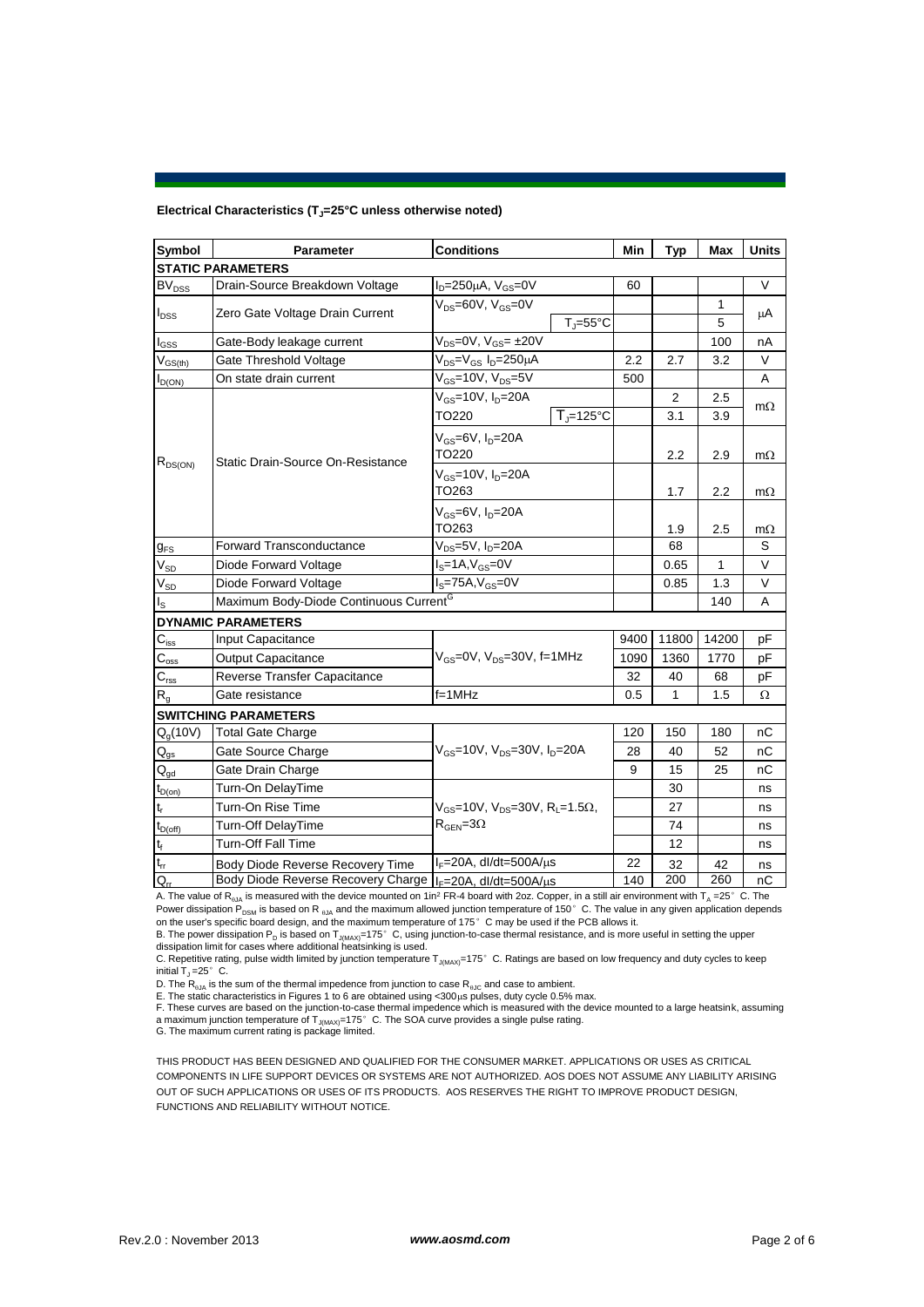

### **TYPICAL ELECTRICAL AND THERMAL CHARACTERISTICS**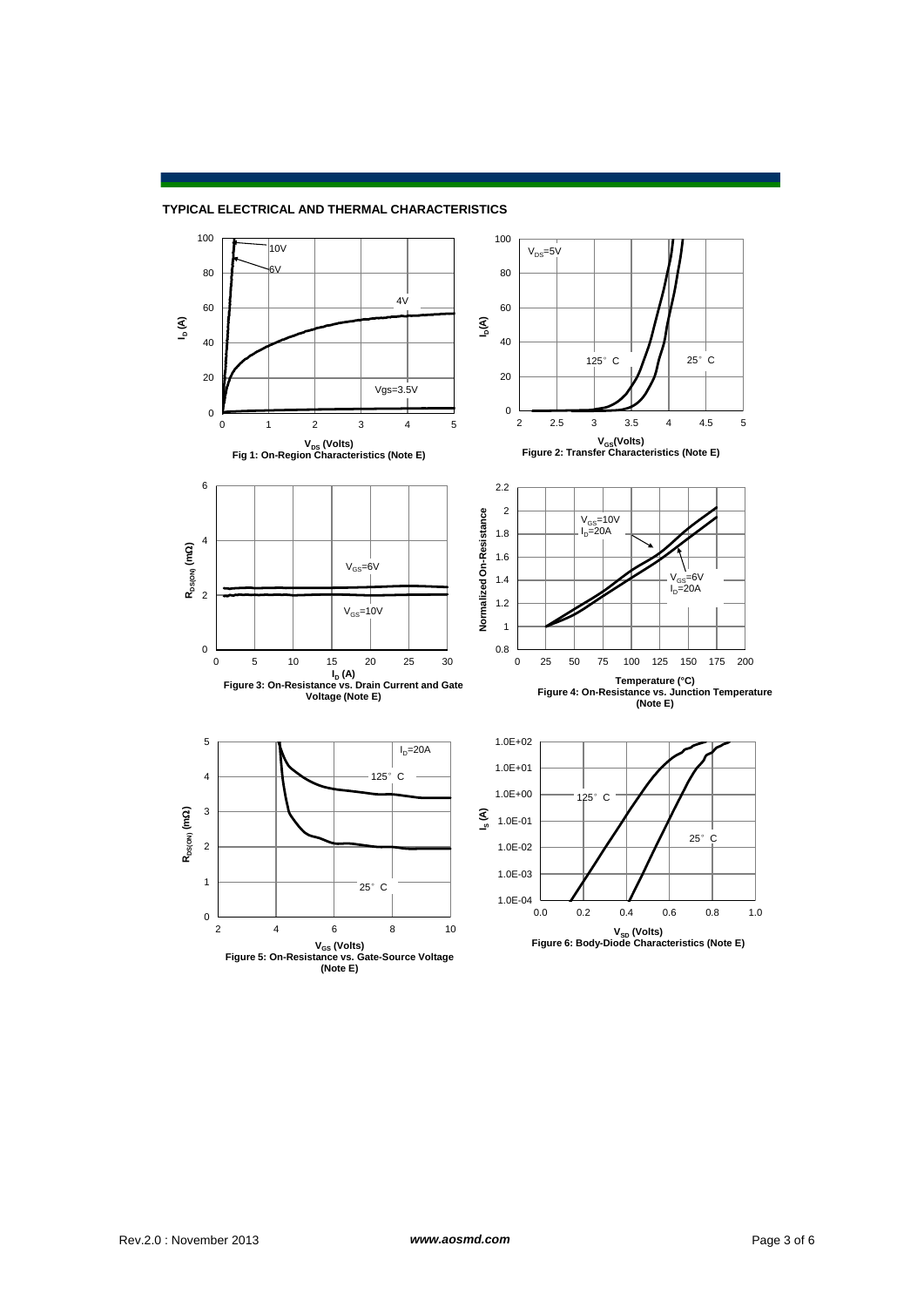

#### **TYPICAL ELECTRICAL AND THERMAL CHARACTERISTICS**

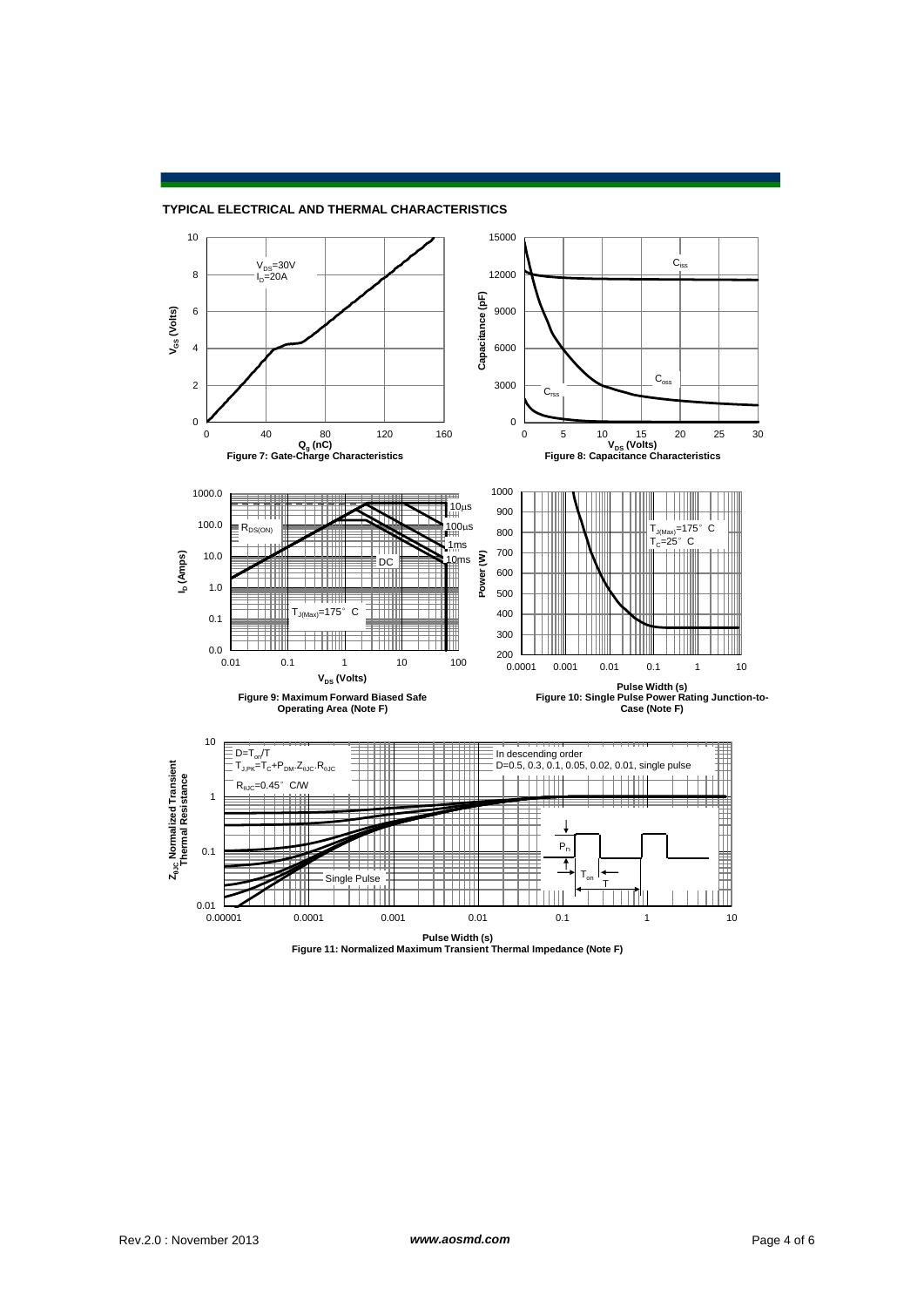#### **TYPICAL ELECTRICAL AND THERMAL CHARACTERISTICS**



**Pulse Width (s) Figure 16: Normalized Maximum Transient Thermal Impedance (Note H)**